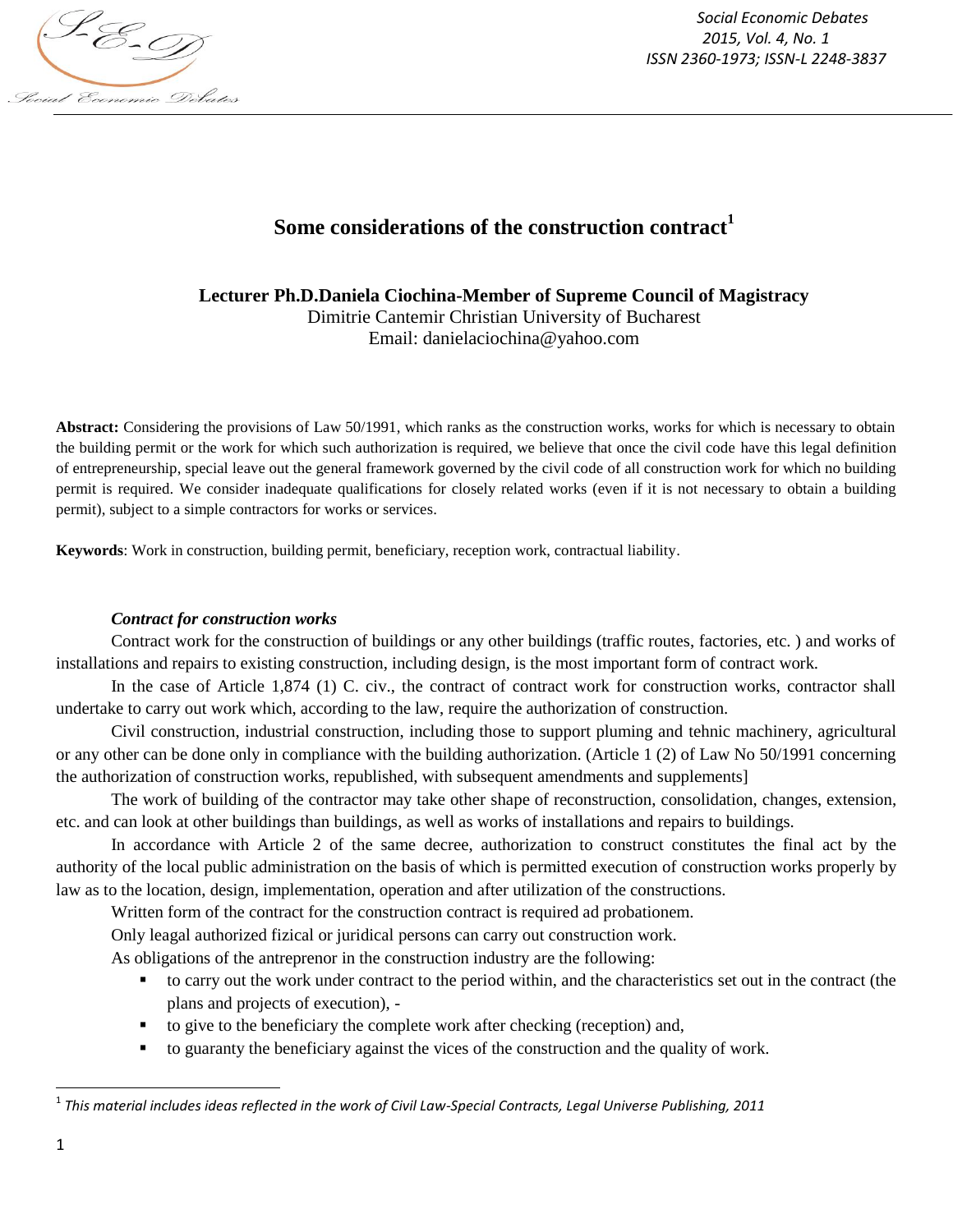In the case of Article 1,877 (1) C. civ., where, in the course of performance of the contract, It finds errors or deficiencies in the work of the design on the basis of which is the subject of the contract, the contractor shall be obliged to notify as soon as possible the contracting authority and the beneficiary, together with proposals for appropriate remedial measures, To the extent that they fall within the scope of his professional, as well as to require recipient to take the appropriate measures.

If the beneficiary, taking the designer authorization, does not communicate as soon as possible the measures taken to remove mistakes or shortcomings reported or if the measures taken are not appropriate, contractor may suspend execution of the works, advising as quickly as possible the beneficiary and the designer.

Responsibility for vices, the terms of guarantee against vices work shall be those laid down by special law.

We refer to the periods covered by Article 29 of Law No 50/1995, republished, with subsequent amendments and additions, namely: "The designer, the specialist certificate to verifier projects, manufacturers and suppliers of materials and products for construction, practical agent, the person responsible for the technical execution , the project supervisor, shall be responsible in accordance with their obligations for hidden vices of the building, queries arising within a period of 10 years of work at the reception, as well as after the deadline for the duration of the existence of the construction, for structural vices failure to comply with detailed rules for design and execution in force at the time of the execution of construction."

In specialized doctrine they have considered that, in relation to third parties, practical agent may be responsible for his own deeds, on the basis of Article 1,357 C. civ., and building owner shall be responsible for its ruin edifice , on the basis of Article 1,378 C. civ. The architect or engineer shall be released from liability for vices only if they can prove that they do not result from expertises and plans which they provided and, where appropriate, from a lack of due diligence in the coordination or monitoring of the work.

Contractor is exonerated only if it proves that vices resulting from shortcomings of expert advice and/ or the plans of the engineer chosen by the beneficiary. The second contractor it is not exonerated unless it proves that the vices result from the decisions of the contractor or expert reports or plans of the architect or engineer.

The contractor, the second contractor,the architect or the engineer may be exonerated from their liability if they can prove that these flaws result from the decisions imposed by the beneficiary in choice of soil or materials or in choosing subcontractors, of experts and of the methods of construction. Exemption from liability is not operating when these vices, although they could be provided during execution of the project, they have not been notified to the beneficiary.

Right to a civil action for the apparent vices begin on the date of the final reception or, as the case may be, on the vested period granted by the minutes of final reception, for overcoming found vices.

Prescription of civil actions for vices of the design work begins to run on the same time with the prescription of civil actions for vices of the works executed by contractor, unless the vices of the project works have been discovered earlier, In this case the prescription will begin to run on the date of their discovery.

*Obligations of the beneficiary of the contract* are the same as in the contract of common law:

- to receive the work after reception,
- $\blacksquare$  to pay its price.

*Obligation of payment of the price*, it has some special features wich are determined by the subject of the contract. The price may be fixed at a standard rate (via a lump sum) or on the estimate ( price of estimate).

If the work has been contracted on a standard price (global), the contractor shall be obliged to carry out and to give the work in accordance with the conditions laid down in the contract and may not require any increase of payment ( price), nor for the reason of raise in the price of labor or materials, Not for the reason that he would have made changes and additions to the plan initially, unless the additions and changes have been approved in writing by the beneficiary of the contract and has been amended on this occasion and the price.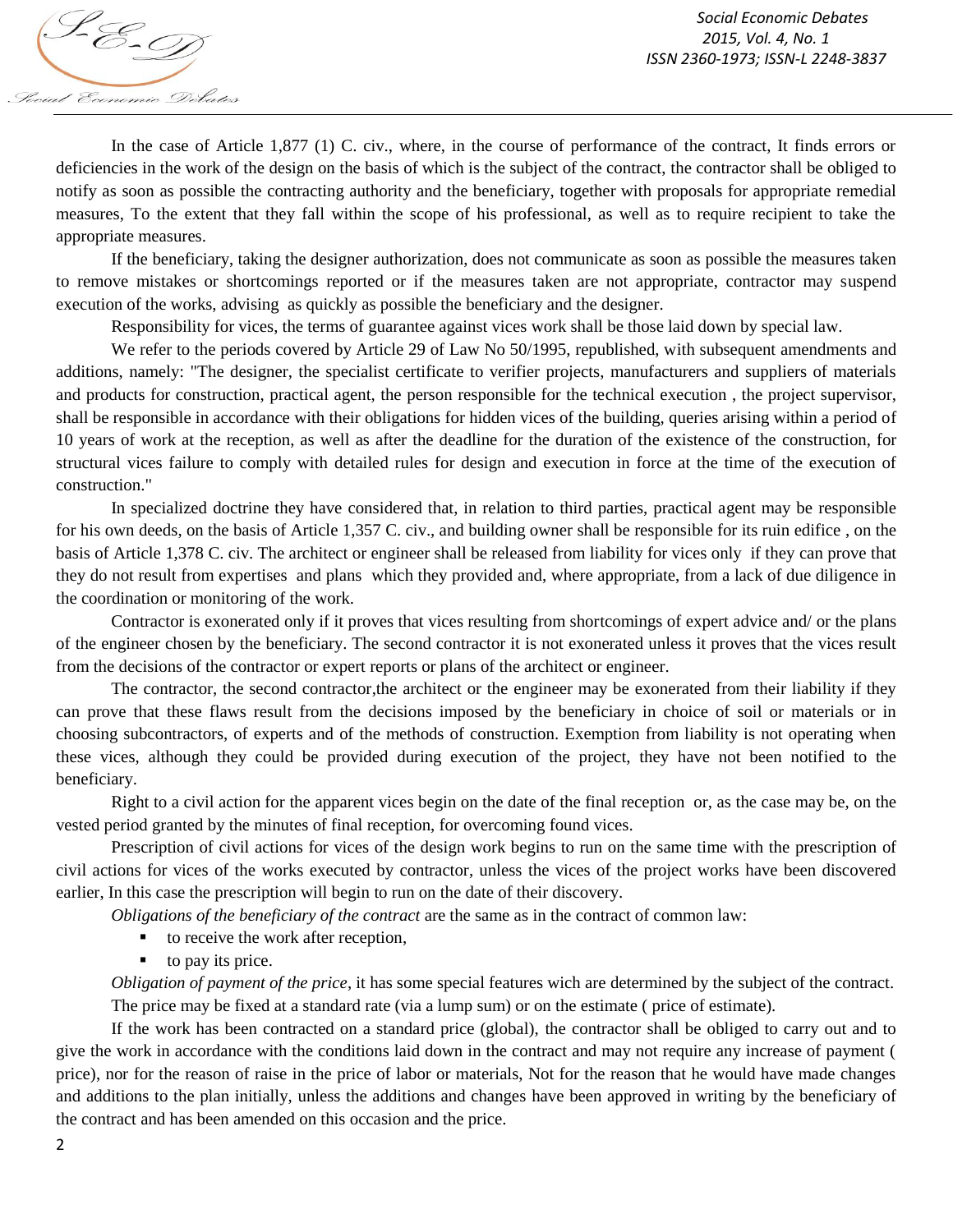S-E-T) Social Economic Debates

The price is, however, as a general rule, established on the basis of estimate, i.e. on the basis of a provisional estimates on articles. This estimate may change during execution of the project, according to the actual price of materials and labor, as well as by adding additional works. The price is set article by article and supports variations,depending on market prices, and the total price (final) will depend on the quantity of the works actually executed.

In addition to the principal obligations, the recipient has some specific secondary obligations, which are provided for by Article 1,875 C. civ.:

a). The beneficiary shall be required to allow the constructor, as it is necessary for carrying out the work, the use of the driveways, installations of its own water supply and other utilities wich are serving the building.

b). The beneficiary shall be required to obtain all the permits required by law for carrying out the work. To be able to carry out this obligation, the contractor shall be required to cooperate with the beneficiary, by providing him with the information required in their possession or that it would have to be held in considering its expertise.

In the course of performance of the contract, the beneficiary shall be entitled to have, without interfering with normal activity of the contractor, to control the situation with regards to the performance, quality and appearance of the executed work and of the materials used, as well as on any other matters relating to the fulfilment by the contractor of the contractual obligations.

The beneficiary shall communicate to the contractor its findings and instructions in writing, unless otherwise agreed.

## **Conclusion**

At the completion of that part of the work wich will be covered by further execution of other work or by fitting of items of construction, the contractor and the beneficiary shall be obliged to find themselves together the existing of the completed part of the work and its conformity with the provisions of the regulations and the provisions of the contract. For this purpose, unless agreed otherwise, he shall convene the beneficiary at the place of execution work inside a reasonable period of time of which shall be determined in accordance with practices, in relation to the nature of job and the place of it. In the case where the beneficiary has not been present at the time that has been notified in writing or any other way agreed upon by the parties, the contractor may draw up by himself the document on the findings of the work to be covered.

After the completion of the construction, it will be necessary, in accordance with the law, of the temporary reception of the work, followed by the final acceptance.

The risks pass on the beneficiary on the date of the temporary acceptance whwn the work has been completed. (Article 1,878 (2) C. civ].

## **References:**

**Alexandresco D.**, 1906, Theoretical and practical explication of civil law in Romanian in cooperation with old laws and the main foreign legislation, tomult: I, 2nd edition, Ed. Newspaper printer's "Curierul justice", Bucharest;

**Anghelescu V., Detenenu Al., Hora E.**, 1980, International commercial contracts, Academy Publishing House R. S. R., Bucharest;

**Beleiu Gheorghe**, 1998, Romanian civil law. Introduction to civil law. The subjects of civil law, 2nd edition, reviewed and added manner of M. Nicolae and P. Trusca, Sansa Publishing House, Bucharest;

**Chirica Dan**, 1997, Civil law. Special contracts, Lex light Publishing House, Bucharest;

**Ciochina Daniela**, 2012, Civil Law. Special contracts, Legal universe Publishing House, February 2012, Bucharest; **Ciutacu Florin, Jora Cristian**, 2003, Civil law. General theory of the obligations, Editura Themis Cart, Bucharest;